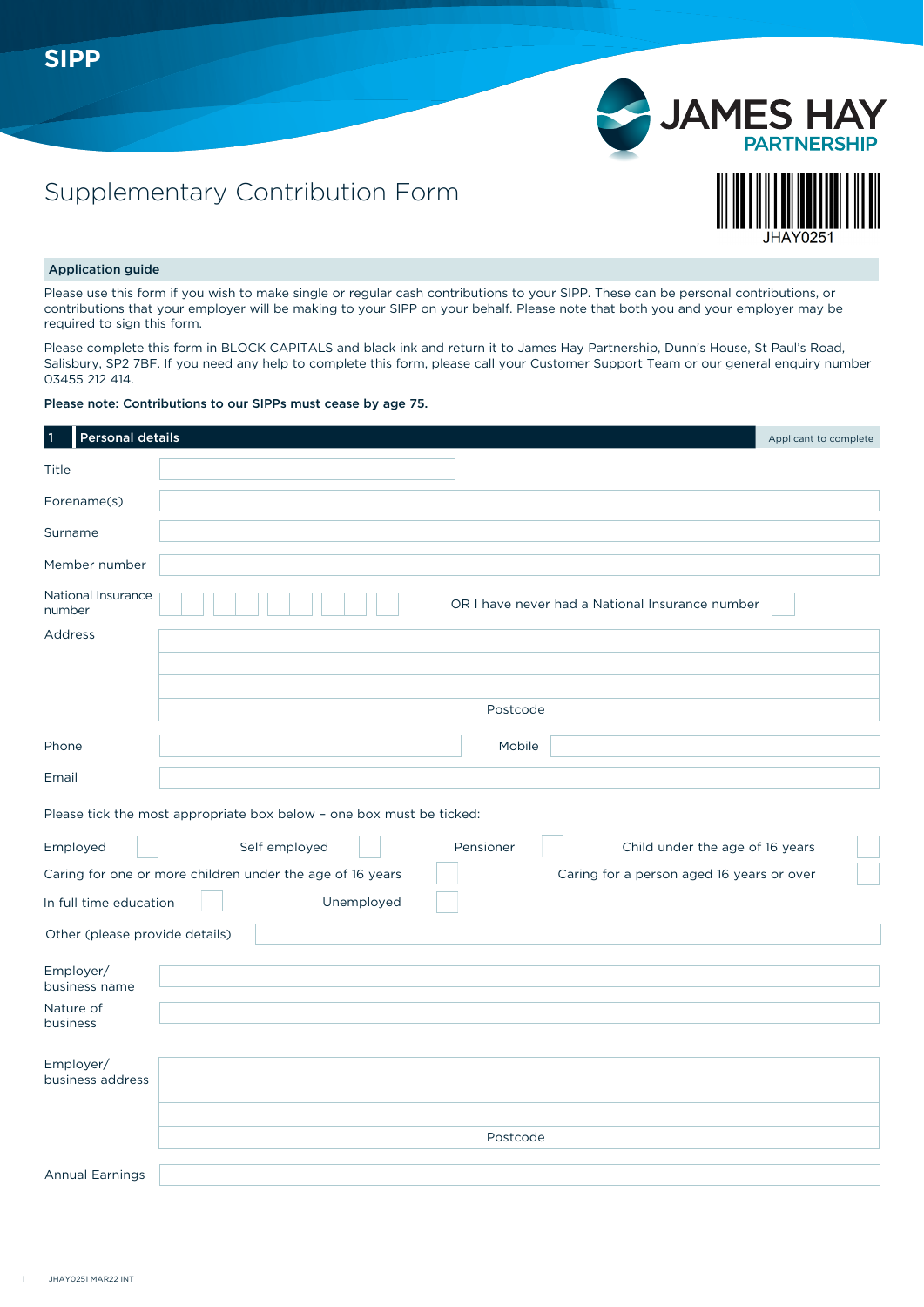#### **Contribution requirements**

For all contributions please complete Sections 1, 2a and 3. In addition, we require the following additional sections to be completed. Please note further documentation may also be required.

| If the contribution you wish to make is:  | Please also complete:                        |
|-------------------------------------------|----------------------------------------------|
| A one-off personal contribution           | Section 2b                                   |
| A regular personal contribution           | Section 2b and the Direct Debit Mandate      |
| A one-off contribution from a third party | Sections 2b and 2c                           |
| A regular contribution from a third party | Sections 2b, 2c and the Direct Debit Mandate |
| A one-off contribution from your employer | Sections 2d and 2e                           |
| A regular contribution from your employer | Sections 2d, 2f and the Direct Debit Mandate |

**2** Contributions **Applicant to complete** the contribution of the contributions of the complete the complete that the complete

Important: If you have enhanced or fixed protection, any contribution made to this SIPP means you will lose this protection. You should speak to your financial adviser.

#### **2a** Entitlement to tax relief **Applicant to tax** relief Applicant to complete

Please tick one option only:

- i. I have relevant UK earnings chargeable to income tax, or general earnings from overseas Crown employment subject to UK tax, in this tax year.
- ii. I am, or have been, resident in the UK at some time during this tax year.
- iii. My spouse or civil partner has for this tax year general earnings from overseas Crown employment subject to UK tax.
- iv. I am, or my spouse or civil partner is, in overseas Crown employment but for this tax year do/does not have general earnings from overseas Crown employment subject to UK tax.
- v. I was resident when I became a member of the SIPP and have been resident in the UK at some time during five tax years immediately before this tax year.
- vi. None of the above.

If you have ticked (i) or (ii), we will reclaim basic rate tax on your personal contributions. If you are liable to income tax at a rate above basic rate, you will be able to claim any additional relief from HM Revenue and Customs (HMRC) either through your self assessment return or, if you do not complete one, by contacting HMRC.

If you have ticked (iii), (iv) or (v), we will reclaim basic rate tax on your personal contributions up to the basic amount of £3,600 gross.

#### **If you have ticked (vi) or have not completed this section at all, we will not be able to determine if you are entitled to have basic rate tax reclaimed on your personal contribution and so will not be able to reclaim this.**

#### **Residency**

If you are a Scottish resident (as determined by HMRC) your tax rate may differ.

For example, you may be liable to income tax at no more than the Scottish starter rate of 19%. For the 2022/23 tax year we will still claim tax relief of 20% where applicable. HMRC has stated that it will not recover the difference between the Scottish starter rate and the Scottish basic rate for the 2022/23 tax year.

If you are liable to income tax at a rate above the Scottish basic rate of 20%, you will be able to claim the additional relief from HMRC either through your self assessment return or, if you do not complete one, by contacting HMRC.

The Welsh government has the power to amend the rate of income tax paid by Welsh residents, and if they do, this may impact the amount of tax we can reclaim on contributions made by Welsh residents. The Welsh government has indicated that they will not amend the rate of income tax for the 2022/23 tax year.

#### **2b Personal contributions** and the complete of the contributions and the complete of the complete of the complete of the complete of the complete of the complete of the complete of the complete of the complete of the comp

Please state the net amount that you would like to pay into your SIPP. If, as per Section 2a, we are able to reclaim basic rate tax on your personal contributions, this tax amount will be added to your stated net contribution amount. Please therefore note that the gross figure (the net amount you are contributing plus the value of any tax reclaim) is the figure used to calculate against your annual allowance or money purchase annual allowance.

| <b>Single contribution</b> |                                        |  | (net) |  |  |  |
|----------------------------|----------------------------------------|--|-------|--|--|--|
| Payment method             |                                        |  |       |  |  |  |
| Electronic Bank Transfer 1 | New/Existing Direct Debit <sup>2</sup> |  |       |  |  |  |
|                            |                                        |  |       |  |  |  |

- <sup>1</sup> If you wish to make a contribution by electronic bank transfer, you can view your SIPP bank account details, including the required payment reference on your James Hay Online account.
- <sup>2</sup> If a single contribution is to be taken as part of a new regular Direct Debit, please also complete the attached Direct Debit Mandate.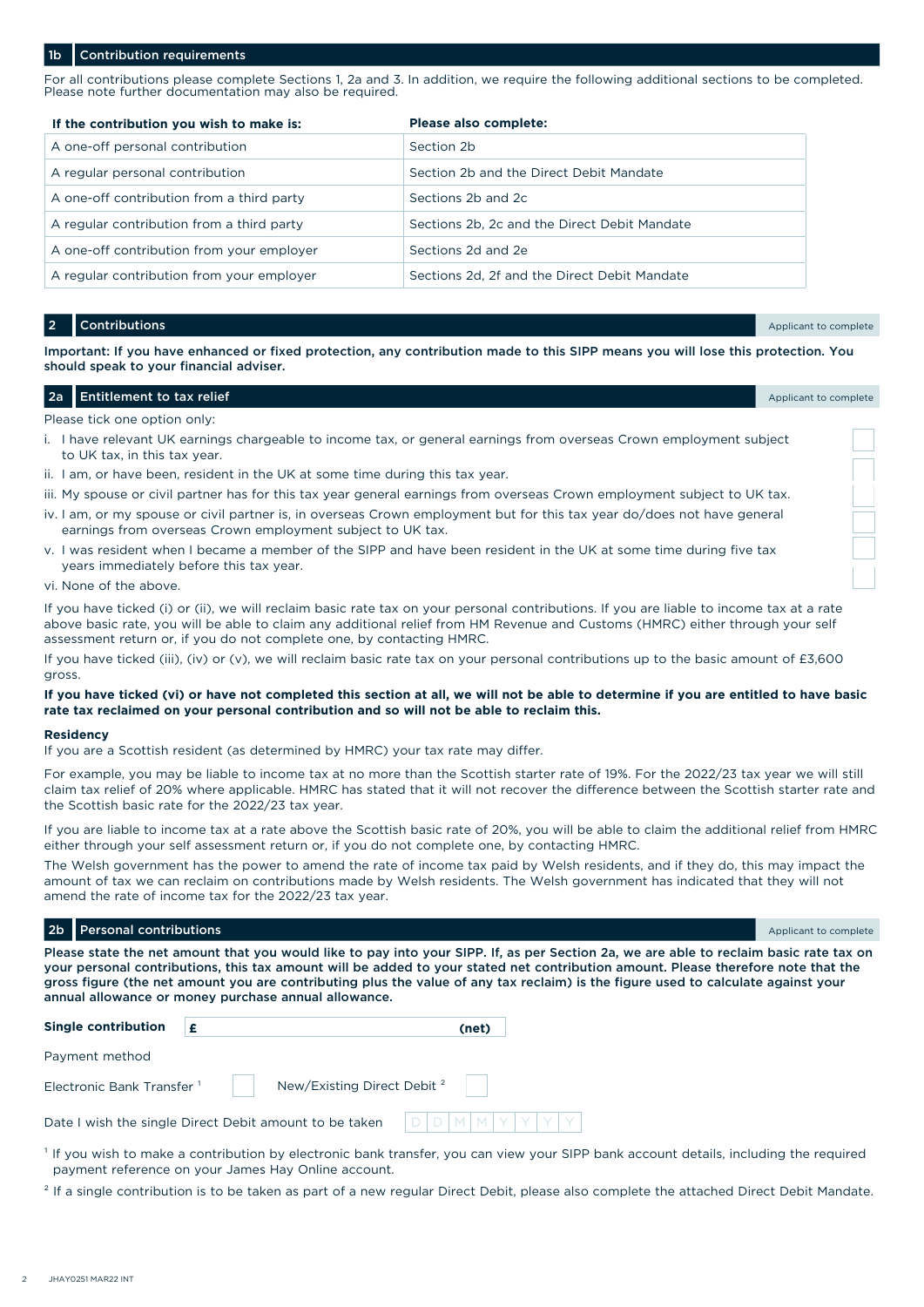| Personal contributions (cont.)                                                                                                                                                                                                                                                                                                                         |           |             |          |          | Applicant to complete |
|--------------------------------------------------------------------------------------------------------------------------------------------------------------------------------------------------------------------------------------------------------------------------------------------------------------------------------------------------------|-----------|-------------|----------|----------|-----------------------|
| Regular contribution $\mathbf{f}$                                                                                                                                                                                                                                                                                                                      |           | (net)       |          |          |                       |
| Frequency of contributions                                                                                                                                                                                                                                                                                                                             |           |             |          |          |                       |
| Monthly                                                                                                                                                                                                                                                                                                                                                | Quarterly | Half-yearly |          | Annually |                       |
| Start date for regular contribution payments                                                                                                                                                                                                                                                                                                           |           |             |          |          |                       |
| If no start date is provided, we will set up the Direct Debit for the first of the month following the date that this form is signed. This<br>may require us to take a backdated payment once the Direct Debit has been set up.                                                                                                                        |           |             |          |          |                       |
| If regular contribution payments are to be made to your SIPP, please also complete the attached Direct Debit Mandate and send it<br>to James Hay Partnership. Please allow at least 10 business days for us to set up any Direct Debits.                                                                                                               |           |             |          |          |                       |
| If applicable, we will reclaim basic rate tax on personal contributions. The tax reclaim will take between 7-11 weeks. Please note that<br>the value of the reclaim can only be invested once it has been paid into your designated SIPP Bank Account and it has cleared.                                                                              |           |             |          |          |                       |
| Important: If your contributions in respect of a tax year exceed the annual allowance (£40,000 <sup>3</sup> for the 2022/23 tax year), then<br>you may be subject to an annual allowance tax charge. It is possible for unused annual allowance to be carried forward for up to<br>three years. You should speak to your financial adviser about this. |           |             |          |          |                       |
| <sup>3</sup> If you have adjusted income (that is your total income before the deduction of personal allowances or reliefs) of more than £240,000<br>per annum, your annual allowance will be reduced by £1 for every £2 of income above £240,000 with a maximum reduction of your<br>annual allowance to £4,000.                                      |           |             |          |          |                       |
| Please note: The tax treatment depends on the individual circumstance and may be subject to change in the future.                                                                                                                                                                                                                                      |           |             |          |          |                       |
| <b>Money Purchase Annual Allowance</b><br>If you have flexibly accessed your SIPP or any other money purchase pension you may have, you will be subject to the money                                                                                                                                                                                   |           |             |          |          |                       |
| purchase annual allowance (MPAA) limit (£4,000 for 2022/23 tax year).                                                                                                                                                                                                                                                                                  |           |             |          |          |                       |
| If your contributions exceed this amount, you may be subject to an annual allowance tax charge. You must inform us if you have<br>flexibly accessed another money purchase pension scheme within 91 days of doing so.                                                                                                                                  |           |             |          |          |                       |
| <b>Third party contributions</b><br>2 <sub>c</sub>                                                                                                                                                                                                                                                                                                     |           |             |          |          | Applicant to complete |
| Will contributions to your SIPP be paid to James Hay Partnership by a third party, other than your employer?<br>If Yes, please provide the name and address of the third party:                                                                                                                                                                        |           |             |          |          | Yes<br>No             |
| Title                                                                                                                                                                                                                                                                                                                                                  |           |             |          |          |                       |
| Full name                                                                                                                                                                                                                                                                                                                                              |           |             |          |          |                       |
| Any other name the third party has been, or is known by                                                                                                                                                                                                                                                                                                |           |             |          |          |                       |
|                                                                                                                                                                                                                                                                                                                                                        |           |             |          |          |                       |
| Date of birth                                                                                                                                                                                                                                                                                                                                          |           |             |          |          |                       |
| If not previously provided, you will need to supply documentary evidence of the identity and address of the third party.                                                                                                                                                                                                                               |           |             |          |          |                       |
| Or,                                                                                                                                                                                                                                                                                                                                                    |           |             |          |          |                       |
| Organisation name                                                                                                                                                                                                                                                                                                                                      |           |             |          |          |                       |
| Address of third party                                                                                                                                                                                                                                                                                                                                 |           |             |          |          |                       |
|                                                                                                                                                                                                                                                                                                                                                        |           |             | Postcode |          |                       |
| Employer contributions - employer contact details (if applicable)<br>2d                                                                                                                                                                                                                                                                                |           |             |          |          | Applicant to complete |
| Company name                                                                                                                                                                                                                                                                                                                                           |           |             |          |          |                       |
| Contact name                                                                                                                                                                                                                                                                                                                                           |           |             |          |          |                       |
| Country of establishment/<br>incorporation                                                                                                                                                                                                                                                                                                             |           |             |          |          |                       |
| Registered number<br>(if applicable)                                                                                                                                                                                                                                                                                                                   |           |             |          |          |                       |
| Nature of business                                                                                                                                                                                                                                                                                                                                     |           |             |          |          |                       |
| Correspondence address                                                                                                                                                                                                                                                                                                                                 |           |             |          |          |                       |
|                                                                                                                                                                                                                                                                                                                                                        |           |             | Postcode |          |                       |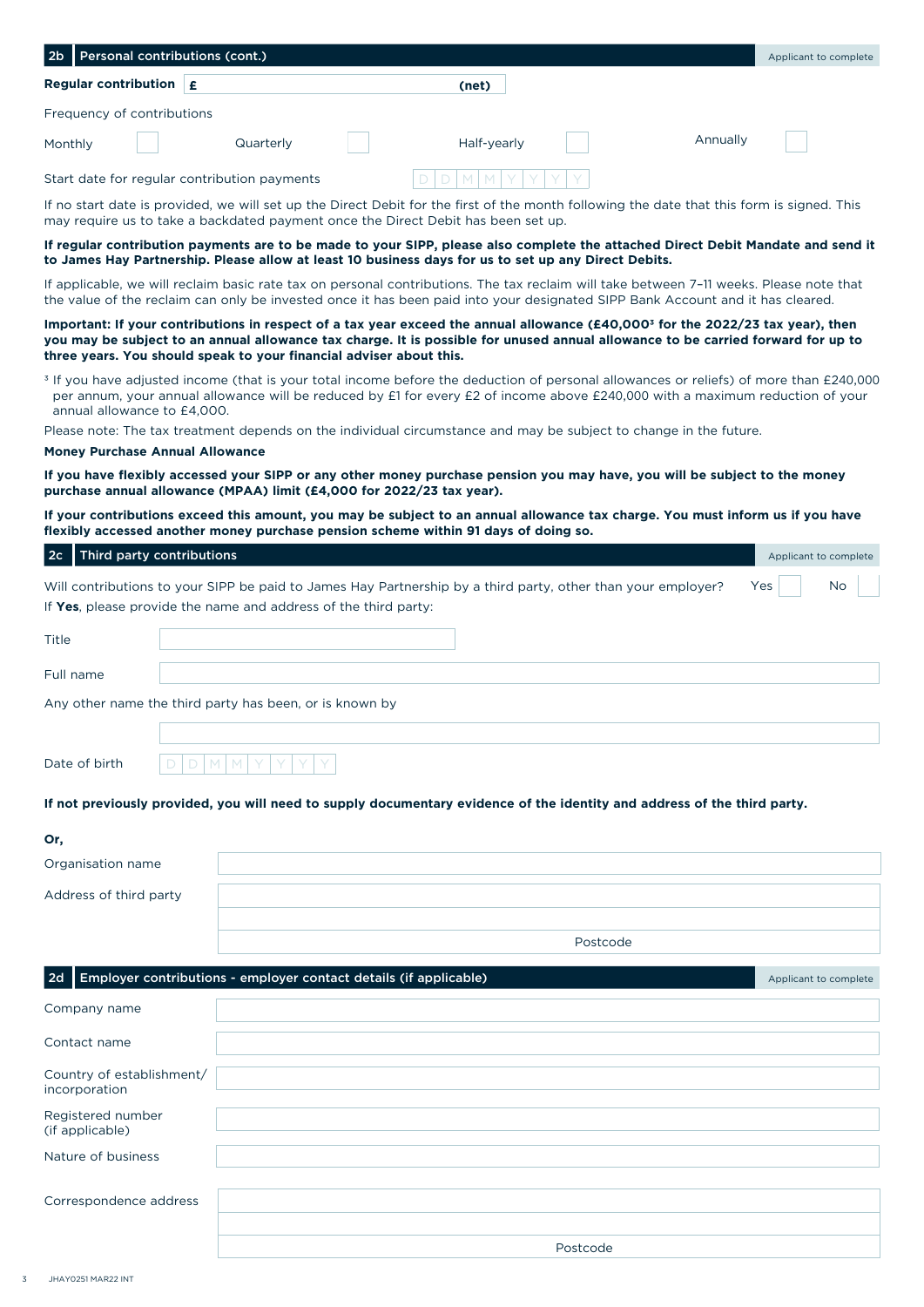| Employer contributions - employer contact details (if applicable) (cont.)<br>2d                                                                                                                                                                                                                                                                                                                                                                                                 |           | Applicant to complete |
|---------------------------------------------------------------------------------------------------------------------------------------------------------------------------------------------------------------------------------------------------------------------------------------------------------------------------------------------------------------------------------------------------------------------------------------------------------------------------------|-----------|-----------------------|
| Fax<br>Phone                                                                                                                                                                                                                                                                                                                                                                                                                                                                    |           |                       |
| Email                                                                                                                                                                                                                                                                                                                                                                                                                                                                           |           |                       |
| I am happy for James Hay Partnership to correspond with my employer directly                                                                                                                                                                                                                                                                                                                                                                                                    | No<br>Yes |                       |
| If your employer wishes to regularly contribute to your SIPP please ask them to complete and sign Section 2f. They will also need<br>to complete the attached Direct Debit Mandate and send it to James Hay Partnership. Please allow at least 10 business days for us<br>to set up any Direct Debits.                                                                                                                                                                          |           |                       |
| 2e <br>Employer contributions - single payments (if applicable)                                                                                                                                                                                                                                                                                                                                                                                                                 |           | Applicant to complete |
| <b>All employer contributions are paid gross.</b> How much will your employer pay into your SIPP?                                                                                                                                                                                                                                                                                                                                                                               |           |                       |
| Single contribution<br>£<br>(gross)                                                                                                                                                                                                                                                                                                                                                                                                                                             |           |                       |
| Payment method                                                                                                                                                                                                                                                                                                                                                                                                                                                                  |           |                       |
| Electronic Bank Transfer <sup>4</sup><br>New/Existing Direct Debit <sup>5</sup>                                                                                                                                                                                                                                                                                                                                                                                                 |           |                       |
| Date I wish the single Direct Debit amount to be taken                                                                                                                                                                                                                                                                                                                                                                                                                          |           |                       |
| <sup>4</sup> If your employer wishes to make a single contribution by electronic bank transfer, you can provide them with your SIPP bank<br>account details, including the required payment reference from your James Hay Online account.                                                                                                                                                                                                                                       |           |                       |
| <sup>5</sup> If a single contribution is to be taken as part of a new regular Direct Debit, please forward a completed Direct Debit Mandate.                                                                                                                                                                                                                                                                                                                                    |           |                       |
| To be signed on behalf of the employer                                                                                                                                                                                                                                                                                                                                                                                                                                          |           |                       |
| I confirm that the information in this section is accurate and I will notify you if any of these details change.<br>Signed<br>Print name                                                                                                                                                                                                                                                                                                                                        |           |                       |
|                                                                                                                                                                                                                                                                                                                                                                                                                                                                                 |           |                       |
| M<br>M<br>D<br>Date                                                                                                                                                                                                                                                                                                                                                                                                                                                             |           |                       |
| Position                                                                                                                                                                                                                                                                                                                                                                                                                                                                        |           |                       |
|                                                                                                                                                                                                                                                                                                                                                                                                                                                                                 |           |                       |
| Contact number (if different from details already given)                                                                                                                                                                                                                                                                                                                                                                                                                        |           |                       |
| 2f <br>Employer's payment record for regular contributions (if applicable)                                                                                                                                                                                                                                                                                                                                                                                                      |           | Employer to complete  |
| You, the employer, should complete this section if you will be making regular payments into your employee's SIPP, either deducted<br>from the employee's salary, or from your own funds. Regular payments must be submitted via Direct Debit. You, the employer, must<br>prepare and maintain a record of the payments due to be paid to your employee's SIPP.                                                                                                                  |           |                       |
| Regular employer contribution amount (including salary sacrifice arrangements) $\mathbf{f}$                                                                                                                                                                                                                                                                                                                                                                                     |           | (gross)               |
| Please note that employer contributions to your SIPP (including salary sacrifice arrangements) are paid gross.                                                                                                                                                                                                                                                                                                                                                                  |           |                       |
| Regular employee contribution amount                                                                                                                                                                                                                                                                                                                                                                                                                                            | £         | (net)                 |
| Employee contributions paid from your taxed income should be paid net of tax. If, as per Section 2a, we are able to reclaim basic<br>rate tax on your personal contributions, this tax amount will be added to your stated net contribution amount. Please therefore<br>note that the gross figure (the net amount you are contributing plus the value of any tax reclaim) is the figure used to calculate<br>against your annual allowance or money purchase annual allowance. |           |                       |
| Frequency of contributions                                                                                                                                                                                                                                                                                                                                                                                                                                                      |           |                       |
| Quarterly<br>Half-yearly<br>Monthly                                                                                                                                                                                                                                                                                                                                                                                                                                             | Annually  |                       |
| Date of the first employer contribution                                                                                                                                                                                                                                                                                                                                                                                                                                         |           |                       |
| If no start date is provided, we will set up the Direct Debit for the first of the month following the date that this form is signed. This<br>may require us to take a backdated payment once the Direct Debit has been set up.                                                                                                                                                                                                                                                 |           |                       |

### **Please allow 10 business days for us to set up the Direct Debit.**

Any contributions due prior to the specified date above should be paid in accordance with Section 2e of this form.

We will use the day of the first contribution date as the ongoing collection day for the stated contributions. The due date for Pension Regulator purposes, in relation to these regular payments, will always be the 19th day of the following month.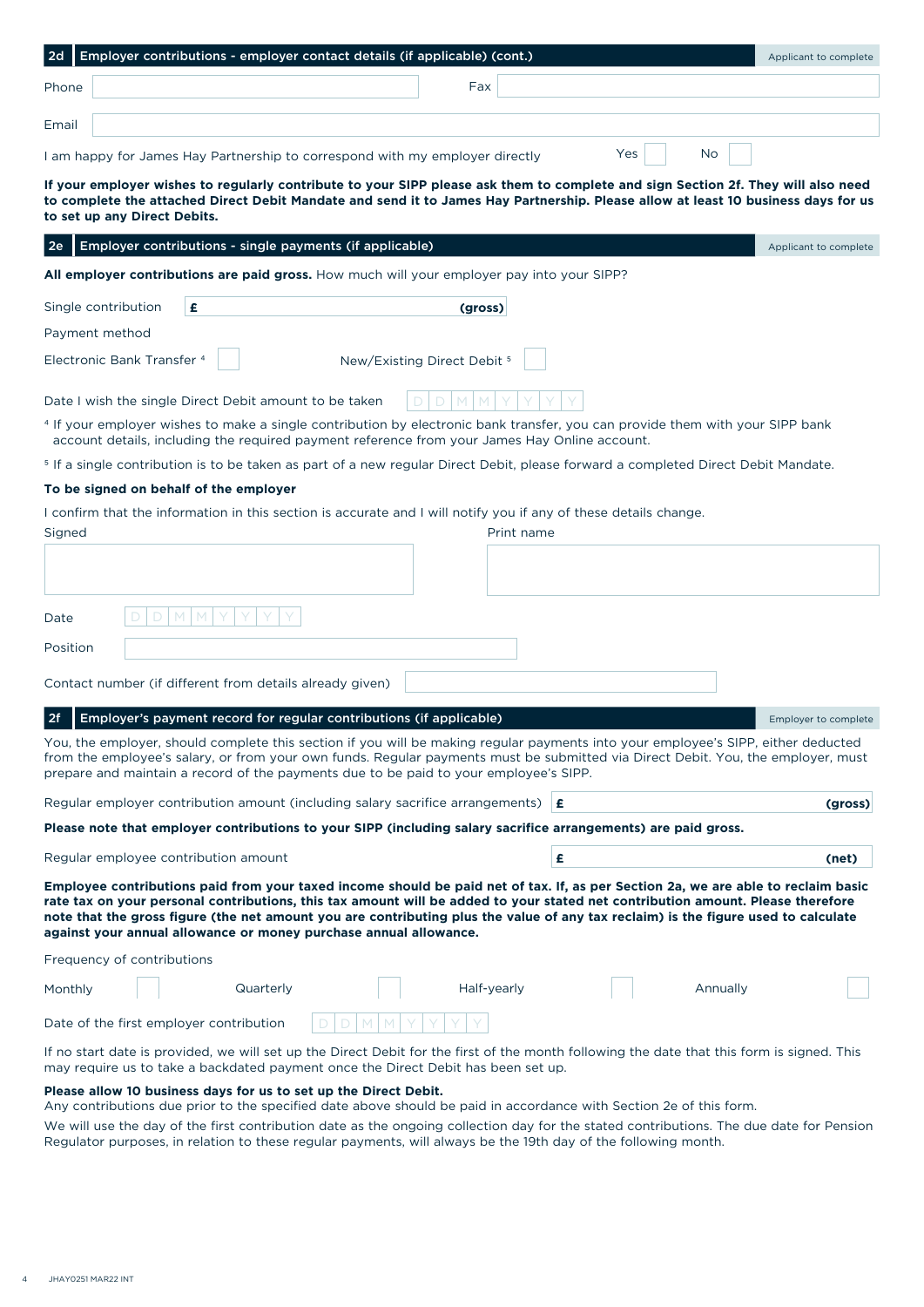#### **Employer's payment record for regular contributions (if applicable) (cont.)** Employer to complete

### **To be signed on behalf of the employer**

I confirm that the information in this section is accurate and I will notify you if any of these details change.

| Signed   |                                                                                                   | Print name |  |
|----------|---------------------------------------------------------------------------------------------------|------------|--|
|          |                                                                                                   |            |  |
|          |                                                                                                   |            |  |
| Date     | $D[D M M Y Y Y Y $                                                                                |            |  |
| Position |                                                                                                   |            |  |
|          | Contact number (if different from details already given)                                          |            |  |
|          | Additional information on contributions is available in the Notes section on page 5 of this form. |            |  |

### **Declaration** Applicant to complete the complete of the complete of the complete of the complete of the complete of the complete of the complete of the complete of the complete of the complete of the complete of the comple

a. I confirm that to the best of my knowledge and belief, the particulars given on this application form are correct and complete.

b. I undertake to tell James Hay Partnership in writing within 30 days if:

- there is any change in my residency status
- there is any change in my name or permanent residential address.
- c. I accept that this application determines whether I am entitled to basic rate tax relief at source on my contributions.
- d. I agree that the total contributions to any registered pension schemes, in respect of which I am entitled to tax relief, will not exceed the higher of:
	- the basic amount of £3,600, **or**
	- my relevant UK earnings for that tax year.
- e. If I am no longer entitled to tax relief on my contributions I undertake to tell James Hay Partnership in writing no later than:
	- 5 April in the year of assessment in which this occurs, **or**
	- within 30 days of this change.
- f. I accept it is an offence to make false statements and that the penalties are severe and could lead to prosecution.

Applicant's signature

Applicant's name

D at e

#### Notes

#### **CONTRIBUTIONS**

- Legislation requires James Hay Partnership to monitor payments into a personal pension scheme by employers from their own bank account in respect of the employee, or on behalf of the employee out of deductions from the employee's earnings. The legislation also states that the employer must specify the 'Due Date' for such payments. This information is detailed in Section 2f of the application form.
- For payments deducted from an employee's earnings, the due date these payments must be received by James Hay Partnership is the 19th of the month after the end of the calendar month in which the contributions were deducted from the employee's pay. For example if the deduction from the employee's salary is 29 April then the due date is 19 May.
- The employer must make sure that the payments are correct and paid on time. By law, James Hay Partnership must monitor the payments to ensure they are made on time using the Employer's payment record information provided at Section 2f of this form.
- We must tell The Pensions Regulator if payments are missed or received late. The employer may be fined by The Pensions Regulator if late or incorrect payments are made.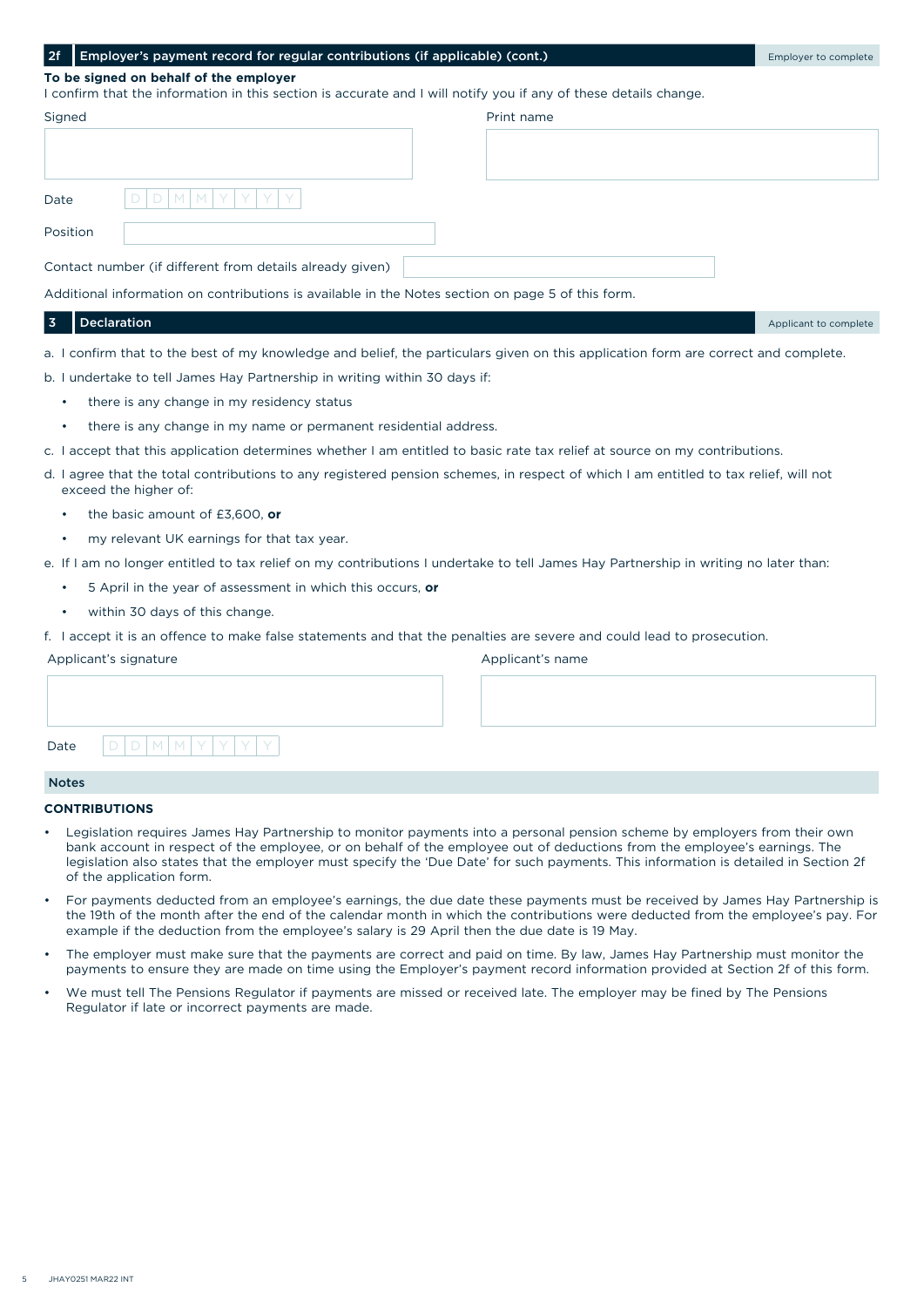#### Checklist of additional documentation required

#### **Copies of supporting literature and forms are available at www.jameshay.co.uk**

#### EVIDENCE OF A THIRD PARTY'S NAME AND ADDRESS (EXCEPT EMPLOYER) IF CONTRIBUTING TO YOUR SIPP

If the third party is an individual, please request a separate 'Confirmation of Verification of Identity' form from James Hay Partnership to be completed by your financial adviser.

#### OR

#### **List B** Black and white photocopies of two documents - one from list A and one from list B. Items from the same source cannot be used twice.

- **List A**
- Unexpired passport
- Unexpired UK old style driving licence (not provisional)
- Unexpired UK photocard driving licence
- Firearms certificate or shotgun licence
- EEA or Switzerland National identity card
- Northern Ireland voters card.
- Unexpired UK old style driving licence (not provisional)
- Unexpired UK photocard driving licence
- Council tax bill dated within the last 12 months
- Firearms certificate or shotgun licence
- Credit card or bank statement dated within the last three months (not internet printed)
- Utility bill dated within the last three months (not mobile phone, satellite/cable TV or internet printed bills)
- HM Revenue & Customs coding/assessment/statement/tax credit
- Northern Ireland voters card.

If the third party is an unincorporated business, please supply a photocopy of:

- Latest reports and accounts
- HM Revenue & Customs tax return or invoice.

Completed Direct Debit Mandate if regular contributions are to be paid by you or your employer (if applicable).

Your employer has completed and signed Section 2e and/or Section 2f if they are to pay into your SIPP.

We are able to provide literature in alternative formats. For a Braille, large print, audio or E-text version of this document call us on 03455 212 414 (or via the Typetalk service on 18001 03455 212 414).

James Hay Partnership is the trading name of James Hay Partnership Management Limited (JHPM) (registered in England number 02538532); James Hay Services Limited (JHS)<br>(registered in Jersey number 77318); IPS Pensions Limit 4773695); James Hay Wrap Nominee Company Limited (JHWNC) (registered in England number 7259308); PAL Trustees Limited (PAL) (registered in England number 1666419);<br>Sarum Trustees Limited (SarumTL) (registered in England nu JHWNC, PAL, SarumTL, IPS Plc, and UPT have their registered office at Dunn's House, St Paul's Road, Salisbury, SP2 7BF. JHAC, JHWM, IPS and IPS Plc are authorised and regulated by the Financial Conduct Authority. (3/21)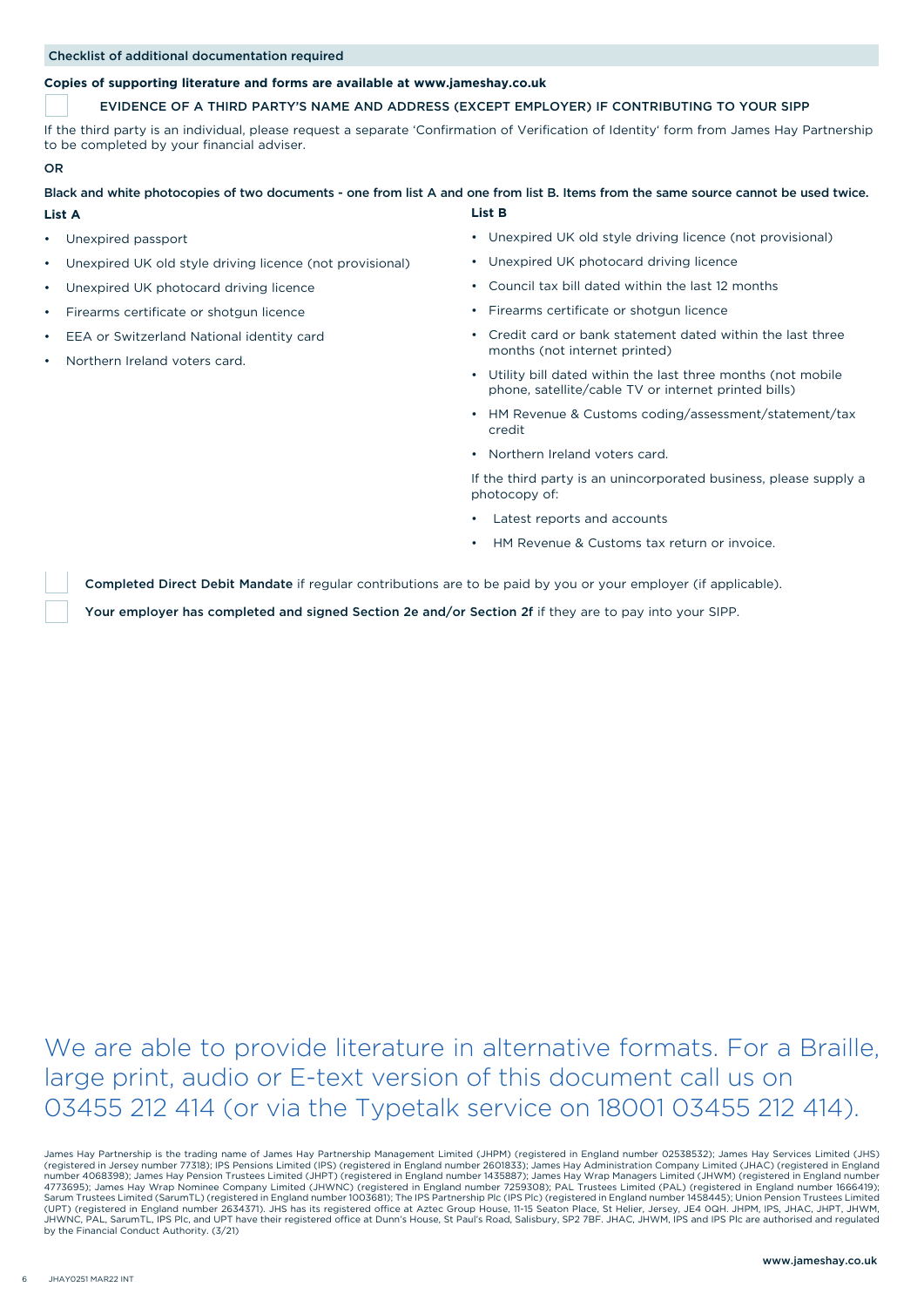



### SIPP – Modular iSIPP, iSIPP, Private Client SIPP, Partnership SIPP and Wrap SIPP only

Please fill in the whole form using a ball point pen and send it to:

James Hay Pension Trustees Limited Dunn's House St Paul's Road Salisbury SP2 7BF

Name(s) of Account Holder(s)

## **Instruction to your Bank or Building Society to pay by Direct Debit**

Service User Number



Reference

Member Number

Bank/Building Society Account Number

Branch Sort Code

| Dianon Jort Couc |  |  |  |
|------------------|--|--|--|
|                  |  |  |  |
|                  |  |  |  |
|                  |  |  |  |
|                  |  |  |  |
|                  |  |  |  |
|                  |  |  |  |

Name and full postal address of your Bank or Building Society

| To: The Manager |          | Bank/Building Society |
|-----------------|----------|-----------------------|
|                 |          |                       |
| Address         |          |                       |
|                 |          |                       |
|                 |          |                       |
|                 |          |                       |
|                 | Postcode |                       |
|                 |          |                       |

#### Instruction to your Bank or Building Society

Please pay James Hay Pension Trustees Limited Direct Debits from the account detailed in this Instruction subject to the safeguards assured by the Direct Debit Guarantee.

I accept that this Instruction may remain with James Hay Pension Trustees Limited and, if so, details will be passed electronically to my Bank/Building Society.

| Signature(s) |  |  |  |
|--------------|--|--|--|
|              |  |  |  |
|              |  |  |  |
|              |  |  |  |
| Date         |  |  |  |

Banks and Building Societies may not accept Direct Debit Instructions for some types of account

This guarantee should be detached and retained by the Payer

# The Direct Debit Guarantee



- This Guarantee is offered by all banks and building societies that accept instructions to pay Direct Debits
- If there are any changes to the amount, date or frequency of your Direct Debit, James Hay Pension Trustees Limited will notify you 10 business days in advance of your account being debited or as otherwise agreed. If you request James Hay Pension Trustees Limited to collect a payment, confirmation of the amount and date will be given to you at the time of the request
- If an error is made in the payment of your Direct Debit, by James Hay Pension Trustees Limited or your bank or building society, you are entitled to a full and immediate refund of the amount paid from your bank or building society
- If you receive a refund you are not entitled to, you must pay it back when James Hay Pension Trustees Limited asks you to • You can cancel a Direct Debit at any time by simply contacting your bank or building society. Written confirmation may be required. Please also notify us.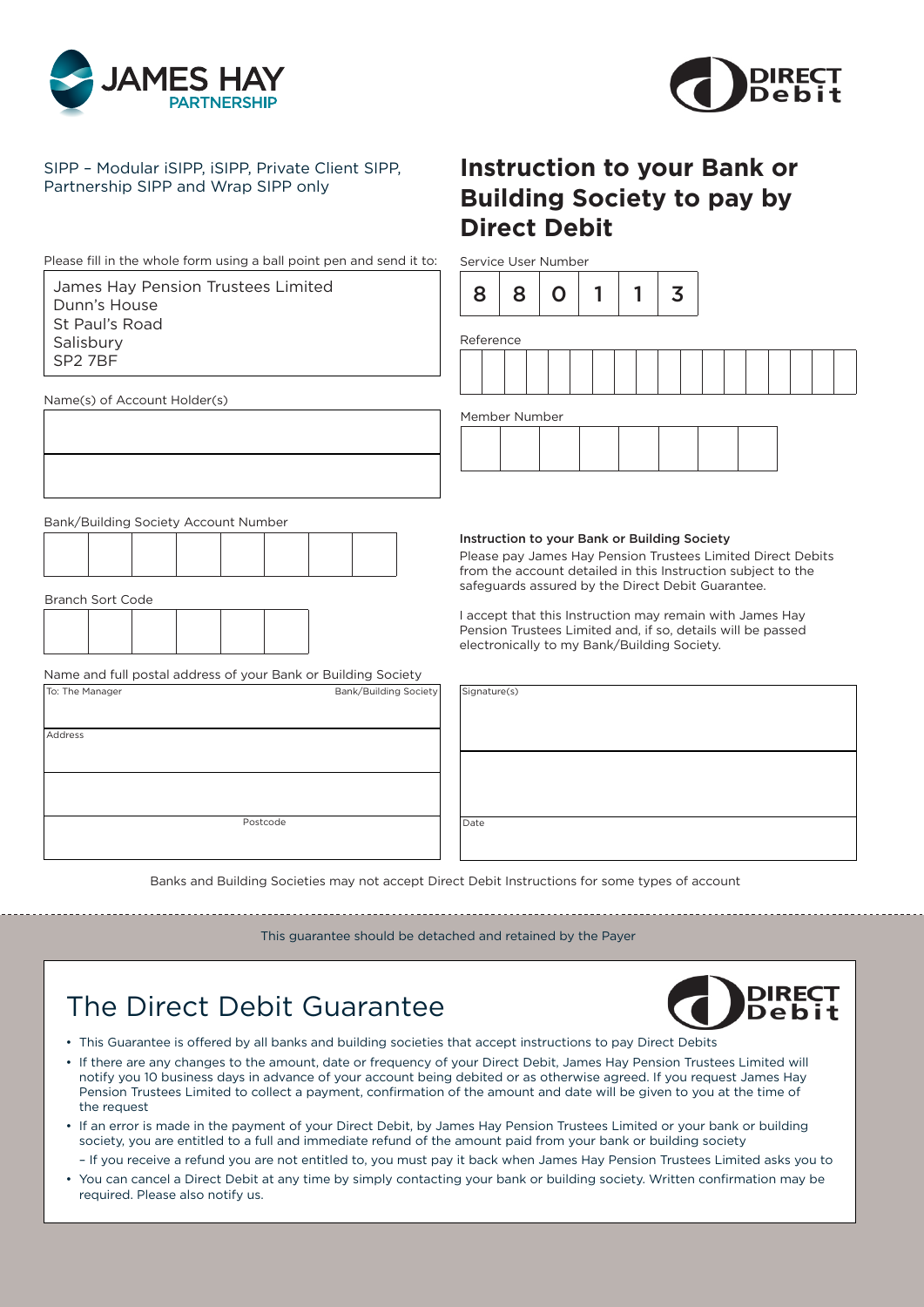



Please fill in the whole form using a ball point pen and send it to:

PAL Trustees Limited Dunn's House St Paul's Road Salisbury SP2 7BF

Name(s) of Account Holder(s)

## IPS SIPP and IPS Family SIPP only **Instruction to your Bank or Building Society to pay by Direct Debit**

Service User Number



Reference (SIPP member name or number)

Member Number

Bank/Building Society Account Number

|  | the contract of the contract of the contract of | the contract of the contract of the contract of the contract of the contract of |  |  |  |
|--|-------------------------------------------------|---------------------------------------------------------------------------------|--|--|--|
|  |                                                 |                                                                                 |  |  |  |
|  |                                                 |                                                                                 |  |  |  |
|  |                                                 |                                                                                 |  |  |  |
|  |                                                 |                                                                                 |  |  |  |
|  |                                                 |                                                                                 |  |  |  |
|  |                                                 |                                                                                 |  |  |  |
|  |                                                 |                                                                                 |  |  |  |
|  |                                                 |                                                                                 |  |  |  |
|  |                                                 |                                                                                 |  |  |  |
|  |                                                 |                                                                                 |  |  |  |
|  |                                                 |                                                                                 |  |  |  |
|  |                                                 |                                                                                 |  |  |  |
|  |                                                 |                                                                                 |  |  |  |
|  |                                                 |                                                                                 |  |  |  |
|  |                                                 |                                                                                 |  |  |  |
|  |                                                 |                                                                                 |  |  |  |
|  |                                                 |                                                                                 |  |  |  |
|  |                                                 |                                                                                 |  |  |  |
|  |                                                 |                                                                                 |  |  |  |
|  |                                                 |                                                                                 |  |  |  |
|  |                                                 |                                                                                 |  |  |  |
|  |                                                 |                                                                                 |  |  |  |
|  |                                                 |                                                                                 |  |  |  |
|  |                                                 |                                                                                 |  |  |  |
|  |                                                 |                                                                                 |  |  |  |
|  |                                                 |                                                                                 |  |  |  |
|  |                                                 |                                                                                 |  |  |  |
|  |                                                 |                                                                                 |  |  |  |
|  |                                                 |                                                                                 |  |  |  |
|  |                                                 |                                                                                 |  |  |  |
|  |                                                 |                                                                                 |  |  |  |
|  |                                                 |                                                                                 |  |  |  |
|  |                                                 |                                                                                 |  |  |  |
|  |                                                 |                                                                                 |  |  |  |
|  |                                                 |                                                                                 |  |  |  |
|  |                                                 |                                                                                 |  |  |  |
|  |                                                 |                                                                                 |  |  |  |
|  |                                                 |                                                                                 |  |  |  |
|  |                                                 |                                                                                 |  |  |  |
|  |                                                 |                                                                                 |  |  |  |
|  |                                                 |                                                                                 |  |  |  |
|  |                                                 |                                                                                 |  |  |  |
|  |                                                 |                                                                                 |  |  |  |
|  |                                                 |                                                                                 |  |  |  |
|  |                                                 |                                                                                 |  |  |  |
|  |                                                 |                                                                                 |  |  |  |

Branch Sort Code

| _________________ |  |  |  |  |  |  |  |  |
|-------------------|--|--|--|--|--|--|--|--|
|                   |  |  |  |  |  |  |  |  |
|                   |  |  |  |  |  |  |  |  |
|                   |  |  |  |  |  |  |  |  |
|                   |  |  |  |  |  |  |  |  |
|                   |  |  |  |  |  |  |  |  |
|                   |  |  |  |  |  |  |  |  |
|                   |  |  |  |  |  |  |  |  |

Name and full postal address of your Bank or Building Society

| To: The Manager |          | Bank/Building Society |
|-----------------|----------|-----------------------|
| Address         |          |                       |
|                 |          |                       |
|                 |          |                       |
|                 |          |                       |
|                 | Postcode |                       |
|                 |          |                       |

#### Instruction to your Bank or Building Society

Please pay PAL Trustees Limited Direct Debits from the account detailed in this Instruction subject to the safeguards assured by the Direct Debit Guarantee.

I accept that this Instruction may remain with PAL Trustees Limited and, if so, details will be passed electronically to my Bank/Building Society.

| Signature(s) |  |  |  |
|--------------|--|--|--|
|              |  |  |  |
|              |  |  |  |
|              |  |  |  |
|              |  |  |  |
|              |  |  |  |
|              |  |  |  |
| Date         |  |  |  |
|              |  |  |  |

Banks and Building Societies may not accept Direct Debit Instructions for some types of account

This guarantee should be detached and retained by the Payer

# The Direct Debit Guarantee



- This Guarantee is offered by all banks and building societies that accept instructions to pay Direct Debits
- If there are any changes to the amount, date or frequency of your Direct Debit, James Hay Pension Trustees Limited will notify you 10 business days in advance of your account being debited or as otherwise agreed. If you request James Hay Pension Trustees Limited to collect a payment, confirmation of the amount and date will be given to you at the time of the request
- If an error is made in the payment of your Direct Debit, by James Hay Pension Trustees Limited or your bank or building society, you are entitled to a full and immediate refund of the amount paid from your bank or building society
	- If you receive a refund you are not entitled to, you must pay it back when James Hay Pension Trustees Limited asks you to
- You can cancel a Direct Debit at any time by simply contacting your bank or building society. Written confirmation may be required. Please also notify us.